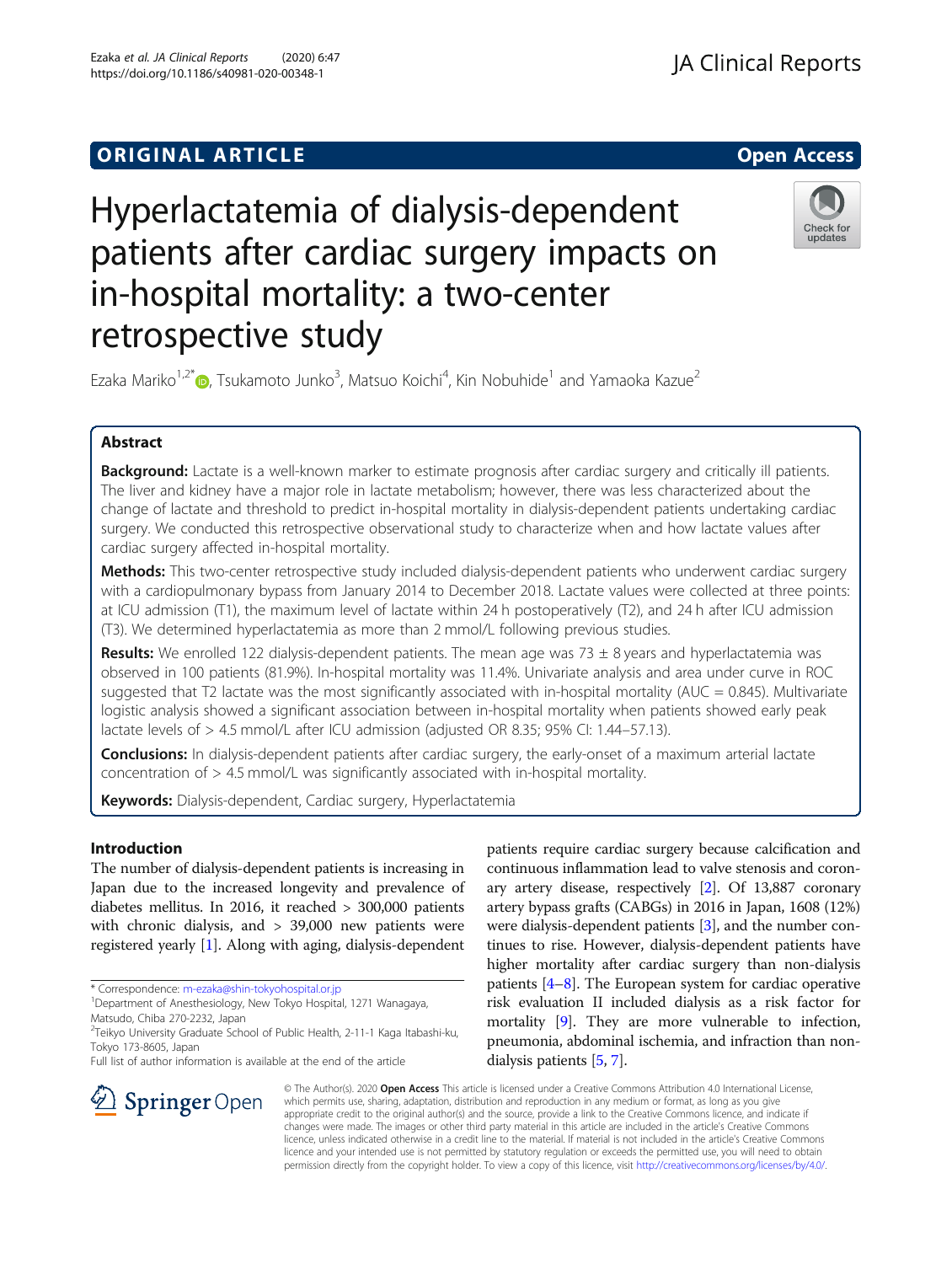The kidney is the second most important organ after the liver for metabolizing and removing lactate from the circulation  $[10, 11]$  $[10, 11]$  $[10, 11]$ . It converts blood lactate to glucose in the Cori cycle and gluconeogenesis, and transformed glucose is utilized in tissue again [\[12](#page-6-0)]. If patients have chronic kidney disease, more hyperlactatemia and metabolic acidosis is anticipated. In previous studies, 20–80% of patients presented with hyperlactatemia after cardiac surgery, and increased lactate levels were associated with high mortality and long stays in the intensive care unit [[13](#page-6-0)–[15](#page-6-0)]. In those studies, the threshold of hyperlactatemia for in-hospital mortality was 3.0-4.4 mmol/L. A recent study showed that temporary hyperlactatemia less than 2.0 mmol/L within 24 h after cardiac surgery had an adverse impact on prognosis  $[16]$ ; however, dialysisdependent patients were few or excluded in these studies. We speculated that dialysis-dependent patients have higher blood lactate level due to lack of kidney function, and this high lactate level affects the mortality.

This two-center, retrospective, observational study including dialysis-dependent patients after cardiac surgery had two aims: to explore how the changes in arterial lactate levels are associated with in-hospital mortality and to find a threshold of lactate levels that predicts inhospital mortality. Identifying the lactate trend and threshold help us deciding treatment strategies.

#### **Methods**

#### Setting and ethical approval

This two-center, retrospective, observational study was conducted at two middle-sized private hospitals (hospitals A and B). It was reviewed and approved by the ethics committee of New Tokyo Hospital (Matsudo, Chiba, Japan, approval ID: 0175) and that of the Saitama Red Cross Hospital (Omiya, Saitama, Japan, approval ID: 18- AO). This study was reported in accordance with the strengthening the reporting of observational studies in epidemiology statement [\[17\]](#page-6-0).

#### Patients

We enrolled dialysis-dependent patients who underwent elective open cardiac surgery from January 2014 to December 2018. The inclusion criteria were (1) age > 20 years, (2) chronically dependent on dialysis prior to cardiac surgery, (3) undergoing elective cardiac surgery with cardiopulmonary bypass (CPB). We excluded patients who required mechanical circulatory support, preoperative inotropes, and emergency surgery. Neither hospital performed cardiac transplantation or ventricular assisted device implantation. When patients underwent more than one cardiac surgery during the study period, we collected the data concerning the first operation.

#### Intraoperative anesthesia and surgery

Anesthesia was administered according to the protocol of each hospital. Propofol or midazolam, and fentanyl were used for anesthesia induction; sevoflurane, fentanyl, and remifentanil were used for anesthesia maintenance. Rocuronium or vecuronium was used to achieve neuromuscular blockade. For all patients, arterial blood pressure was monitored using a radial or brachial artery catheter and central venous pressure was monitored using a central venous catheter. Transesophageal echocardiography was used to monitor the procedure and hemodynamic status. After heparinization (300 unit/kg), CPB was maintained under an activated coagulation time of > 400 s and at a cardiac index of 2.4-2.6 L/min/m. Intermittent cold cardioplegia was used for all patients. Hospital A used blood cardioplegia and hospital B primarily used crystalloid cardioplegia. Hemodialysis or extracorporeal ultrafiltration was combined with CPB to remove excess fluid. Mild systemic hypothermia (32–34 °C) was most often used; however, deep systemic hypothermia (25 °C in hospital A and 18 °C in hospital B) was used for circulatory arrest. The dose of inotropes and vasopressors to maintain hemodynamic stability depended on the attending anesthesiologist. Adrenaline, dopamine, dobutamine, noradrenaline, phenylephrine, and vasopressin were mainly used. All patients were intubated and admitted to the ICU along with mechanical ventilation support. After ICU admission, continuous hemodiafiltration (CHDF) or intermittent hemodiafiltration was performed depending on the patient's hemodynamic and electrolyte status. We started intermittent hemodiafiltration in the morning on the day after the operation, whereas CHDF was implemented several hours after the operation, and the initiation time and duration of CHDF depended on each patient.

#### Data collection

The main outcome of this study was in-hospital mortality of any causes. And blood lactate was measured from arterial blood gas samples (RAPIDLab 1200 Systems, Siemens Healthcare, Germany) after ICU admission. Blood gas samples were evaluated at least every 4 h until the patients were extubated or their hemodynamic status reached stability. In hospital A, the unit of arterial lactate measurement was mg/dl, thereby we divided the data by 9 to align mmol/L used in hospital B. We collected lactate measurements at three-time points: at ICU admission (T1), the maximum level of lactate within 24 h postoperatively (T2), and 24 h after ICU admission (T3). The time of T2 was also recorded.

The following data were collected as covariates for all patients from electronic medical records: age; sex; body mass index; preoperative complications including diabetes mellitus (DM), atrial fibrillation (Afib), cerebral ischemia (CI), coronary artery disease, and arteriosclerosis obliterans (ASO); year on dialysis; preoperative ejection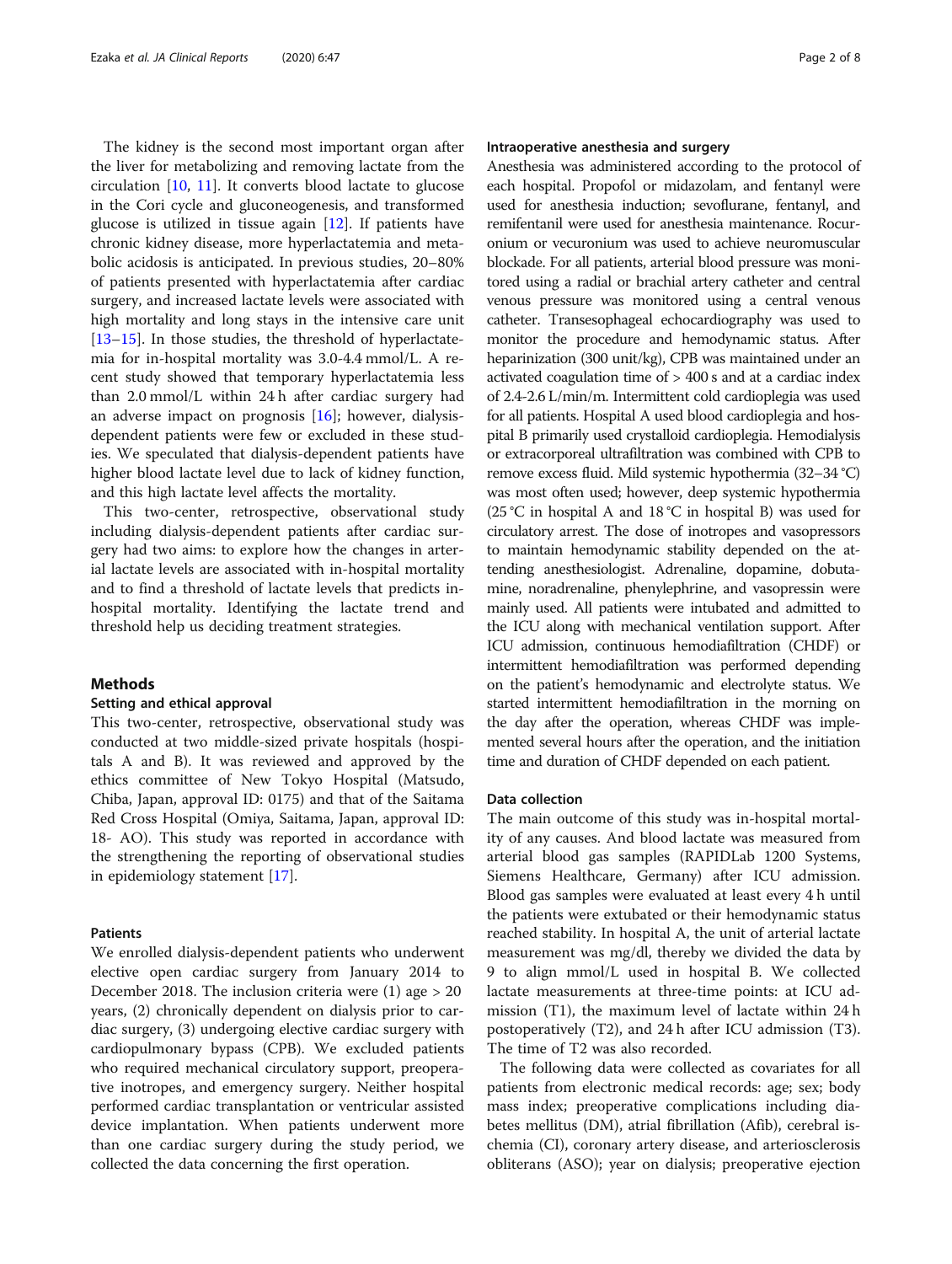fraction on transthoracic echocardiography; the cause of renal failure including DM, glomerulonephritis, nephrosclerosis; type of procedure including valve surgery, CABG, aortic surgery, complicated surgery with > 2 procedures; operating time; CPB time; aortic cross-clamp time; and use of adrenaline at ICU admission.

#### Statistical analysis

Categorical and dichotomous variables were summarized as frequencies and percentages, respectively, and continuous variables as mean and standard deviation or median and interquartile range (IQR). To determine the most predictable arterial lactate levels for in-hospital mortality, we plotted receiver operating characteristic (ROC) curves and obtained the area under the curve (AUC). After deciding the most predictable arterial lactate levels from the AUC, univariate and multivariate logistic regression model with a stepwise variable selection method (inclusion and exclusion criteria: 0.2, respectively) were used for the analyses. We used log-transformed data of each lactate value because they did not follow a normal distribution. For the multivariate analysis, variables shown in Table [2](#page-3-0) in addition to age and sex were used as covariates. We analyzed the association between arterial lactate and in-hospital mortality following 3 steps. First of all, we calculated the odds ratio in a multivariate logistic regression analysis using the continuous variable of lactate to explore whether the lactate is independently associated with in-hospital mortality. Secondly, we conducted additional multivariate logistic regression analyses to determine a threshold, each with lactate at different binary cutoff as a target value for intervention. Thirdly, we added the T2 time  $\left($  < 12 h or > 12 h after ICU admission) on the second multivariate logistic regression analysis with the binary cutoff lactate level showing the highest odds ratio. All statistical analyses were performed using R Statistics version 3.3.0 (Institute for Statistics and Mathematics, Wirtschaftsuniversität Wien). A two-tailed p value < 0.05 was considered statistically significant.

#### Results

#### Patient characteristics

In hospital A, 120 dialysis-dependent patients underwent cardiac surgery during the study period. We excluded 7 patients who required emergency surgery and 10 patients because they did not require CPB for off-pump CABG. In hospital B, 36 dialysis-dependent patients were initially included and 17 patients were subsequently excluded (4 for emergency surgery and 13 for off-pump CABG). Therefore, we enrolled a total of 122 patients in this study. The patient characteristics are presented in Table 1. The patients had a mean age of  $73 \pm 8$  years and a median year on dialysis of 9 (IQR 4–14) years. DM (35%) and nephrosclerosis (20%) were the primary reasons for dialysis.

#### Table 1 Preoperative patient characteristics

| . coperant c paneric erial accerton co |                        |  |
|----------------------------------------|------------------------|--|
|                                        | Variates ( $n = 122$ ) |  |
| Age (years)                            | 73 (69,78)             |  |
| Sex (male)                             | 86 (71%)               |  |
| BMI (kg/m <sup>2</sup> )               | 20.7 (18.5, 23.0)      |  |
| Preoperative complications             |                        |  |
| <b>DM</b>                              | 50 (41%)               |  |
| Afib                                   | 35 (29%)               |  |
| $\bigcap$                              | 44 (36%)               |  |
| CAD                                    | 31 (25%)               |  |
| <b>ASO</b>                             | 31 (25%)               |  |
| Years on dialysis (years)              | 9(4,14)                |  |
| Ejection fraction (%)                  | 49 (37, 63)            |  |
| Cause of renal failure                 |                        |  |
| <b>DM</b>                              | 43 (35%)               |  |
| glomerulonephritis                     | 25 (21%)               |  |
| nephrosclerosis                        | 13 (11%)               |  |
| other                                  | 26 (21%)               |  |
| unknown                                | 15 (12%)               |  |
|                                        |                        |  |

Data are presented as number (%), or median (1st quartile–3rd quartile) BMI body mass index, EF ejection fraction, DM diabetes mellitus, Afib atrial fibrillation, CAD coronary artery disease, CI cerebral ischemia, ASO arteriosclerosis obliterans

In-hospital mortality and lactate levels, the in-hospital mortality was 11% (14 patients). Among those patients, the median hospital stay was 46 (IQR 21–78) days, and six out of fourteen patients (43%) died before the 30th postoperative day. Three patients with intestinal ischemia and one with cerebral ischemia were also included. Of all enrolled patients, 100 patients (82%) presented with hyperlactatemia (> 2 mmol/L) within 24 h postoperatively. The median arterial lactate levels at each time point were 1.57 mmol/L at T1, 3.12 mmol/L at T2, and 1.67 mmol/L at T3 (Table [2\)](#page-3-0). The median time of T2 (the maximum lactate) was 8 h after ICU admission (Fig. [1](#page-4-0)).

In the ROC analysis, T2 lactate levels showed the largest AUC (0.848,  $p < 0.001$ ) (Fig. [2\)](#page-4-0); therefore, we used the T2 lactate value in the logistic regression analysis. The univariate analysis of preoperative and intraoperative data revealed that age, preoperative history of CI and ASO, operating time, CPB time, aortic cross-clamp time, adrenaline use, and arterial lactate levels were associated with in-hospital mortality (Table [2\)](#page-3-0). In multivariate logistic regression analyses, the T2 arterial lactate level was significantly associated with in-hospital mortality [odds ratio (OR), 6.01; 95% confidence interval (95% CI), 1.47–33.0] (Table [3\)](#page-5-0). Table [4](#page-5-0) displays additional multivariate logistic regression models at different binary thresholds. There appears to be a threshold effect at T2 lactate level of  $> 4.5$  mmol/L. We also examined the association between in-hospital mortality and the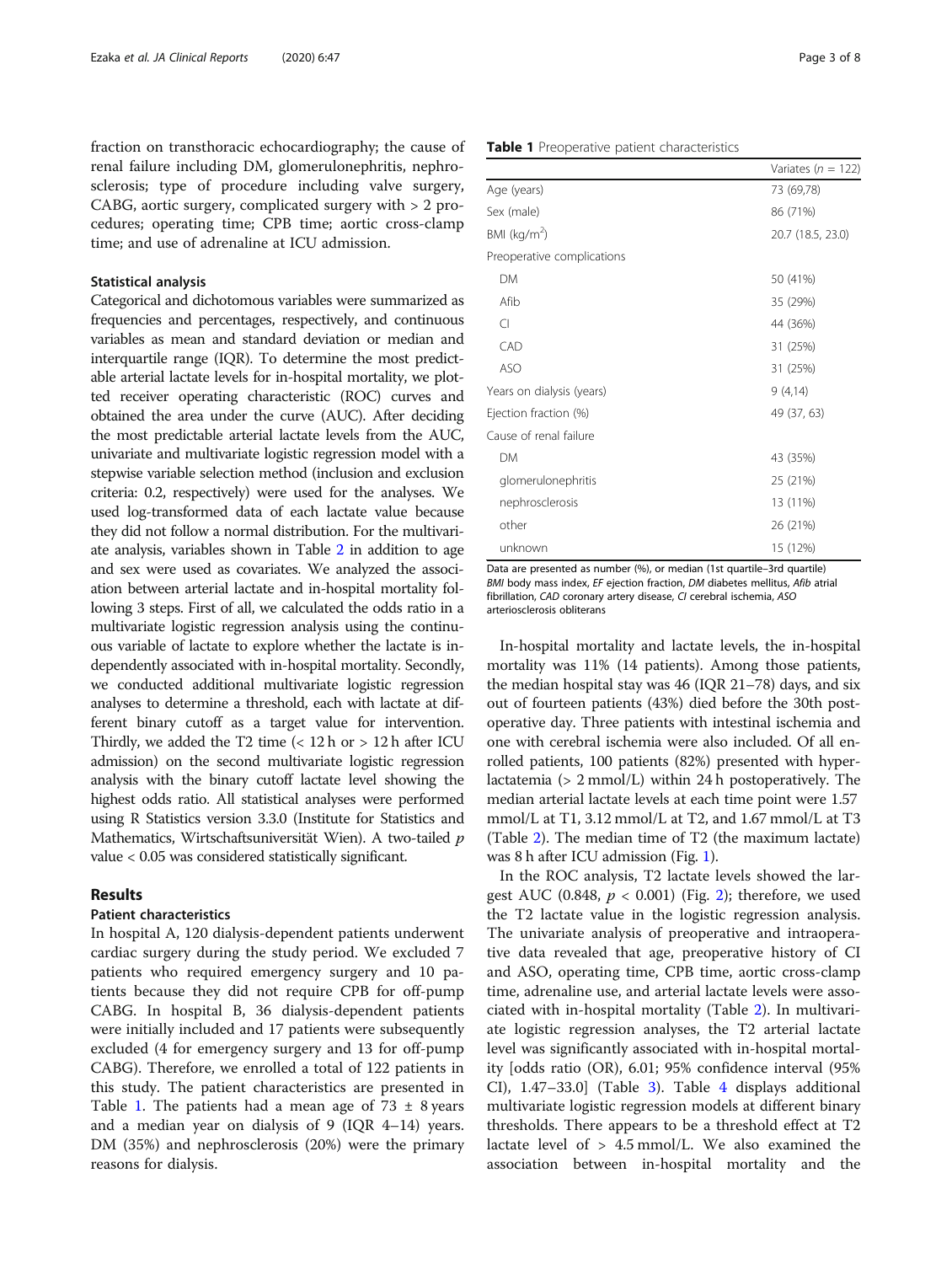|                            | Survivor           | Non-survivor<br>$(n = 14)$ | Odds ratio |               |           |
|----------------------------|--------------------|----------------------------|------------|---------------|-----------|
|                            | $(n = 108)$        |                            | Unadjusted | 95% CI        | $p$ value |
| Lactate value              |                    |                            |            |               |           |
| T1 (mmol/L)                | 1.5(1.2, 2.1)      | 3.3 (1.8, 6.4)             | 4.18       | 1.91-10.0     | < 0.001   |
| T2 (mmol/L)                | $2.9$ $(2.0, 4.0)$ | 6.4 (4.8, 10.0)            | 10.1       | 3.6-37.7      | < 0.001   |
| T3 (mmol/L)                | 1.6(1.2, 2.1)      | 2.4(1.7, 4.0)              | 4.38       | 1.78-12.43    | 0.002     |
| Peak time (hours)          | 8.0 (4.8, 14.0)    | 7.5 (4.0, 9.8)             | 0.98       | $0.91 - 1.06$ | 0.75      |
| Age                        | 73 (69,77)         | 75 (69, 82)                | 1.05       | $0.98 - 1.15$ | 0.18      |
| Sex (male)                 | 77 (71%)           | 9 (64.2%)                  | 0.72       | $0.23 - 2.51$ | 0.58      |
| EF (%)                     | 49 (37, 64)        | 56 (44, 60)                | 1.01       | $0.97 - 1.05$ | 0.76      |
| Years on dialysis          | 9(3.5, 13.3)       | 13 (10, 17.8)              | 1.07       | $1.00 - 1.14$ | 0.04      |
| Preoperative complications |                    |                            |            |               |           |
| <b>DM</b>                  | 45 (42%)           | 5 (36%)                    | 0.78       | $0.22 - 2.44$ | 0.67      |
| Afib                       | 30 (28%)           | 5 (36%)                    | 1.44       | $0.41 - 4.54$ | 0.54      |
| $\Box$                     | 35 (32%)           | 9(65%)                     | 3.75       | 1.20-13.0     | 0.03      |
| CAD                        | 27 (25%)           | 4 (29%)                    | 1.20       | $0.30 - 3.92$ | 0.77      |
| <b>ASO</b>                 | 25 (23%)           | 6 (43%)                    | 2.49       | $0.75 - 7.85$ | 0.12      |
| Cause of renal failure     |                    |                            |            |               |           |
| DM                         | 37 (33%)           | 6 (43%)                    | 1.44       | 0.44-4.44     | 0.52      |
| Procedure                  |                    |                            |            |               |           |
| Valve                      | 48 (45%)           | 5 (36%)                    | 1.00       |               |           |
| CABG                       | 11 (10%)           | 1(7%)                      | 0.87       | $0.04 - 6.17$ | 0.91      |
| <b>TAR</b>                 | 3 (3%)             | $0(0\%)$                   | 0.00       | <b>NA</b>     | 0.99      |
| Complicated                | 31 (29%)           | 6 (43%)                    | 1.85       | $0.51 - 6.95$ | 0.34      |
| Other                      | 15 (14%)           | 2(14%)                     | 1.28       | $0.17 - 6.64$ | 0.78      |
| Operating time (min)       | 324 (241, 395)     | 468 (343, 519)             | 1.01       | $1.00 - 1.01$ | 0.001     |
| CBP time (min)             | 176 (140, 231)     | 242 (187, 354)             | 1.01       | $1.00 - 1.01$ | 0.003     |
| Clamp time (min)           | 130 (91, 172)      | 170 (139, 278)             | 1.01       | $1.00 - 1.02$ | 0.003     |
| Adrenaline (yes)           | 9(8%)              | 5 (36%)                    | 6.11       | 1.60-22.12    | 0.006     |
| CHDF (yes)                 | 86 (20%)           | 7 (50%)                    | 3.9        | 1.22-12.60    | 0.02      |

#### <span id="page-3-0"></span>Table 2 Univariate analysis of hospital mortality

Data are presented as number (%), or median (1st quartile–3rd quartile)

T1 lactate at ICU admission, T2 the maximum level of lactate within 24 h postoperatively, T3 lactate at 24 h after ICU admission, EF ejection fraction, DM diabetes mellitus, Afib atrial fibrillation, CAD coronary artery disease, CI cerebral ischemia, ASO arteriosclerosis obliterans, CABG coronary artery bypass graft, TAR total arch replacement, CPB cardiopulmonary bypass, CHDF continuous hemodiafiltration

combination of the T2 lactate  $\langle$  4.5 mmol/L or > 4.5 mmol/L) and the T2 time  $(< 12$  h or  $> 12$  h after ICU admission). The result indicated a significant association between in-hospital mortality when patients showed early peak lactate levels of > 4.5 mmol/L after ICU admission (adjusted OR 8.35; 95% CI: 1.44–57.13).

#### **Discussion**

#### In-hospital mortality and lactate levels

This study was conducted to elucidate the changes and the threshold in arterial lactate levels associated with inhospital mortality in dialysis-dependent patients. The main findings of our study indicated frequent hyperlactatemia in those patients and it was associated with inhospital mortality when the maximum value was > 4.5 mmol/L within 12 h after cardiac surgery.

#### Mechanisms of hyperlactatemia in dialysis patients

In general, lactate is a well-known marker that affects the prognosis after cardiac surgery. Although tissue hypoxia has been considered as the main causality of hyperlactatemia [[18\]](#page-6-0), accelerated glycolysis to create lactate to transform glucose also contributes to hyperlactatemia [[4\]](#page-6-0). These two mechanisms of hyperlactatemia mean if a tissue needs more energy, a tissue itself and the whole metabolic system boost blood lactate level. While patients who died within 30th postoperative day had the highest lactate levels, we notice that late in-hospital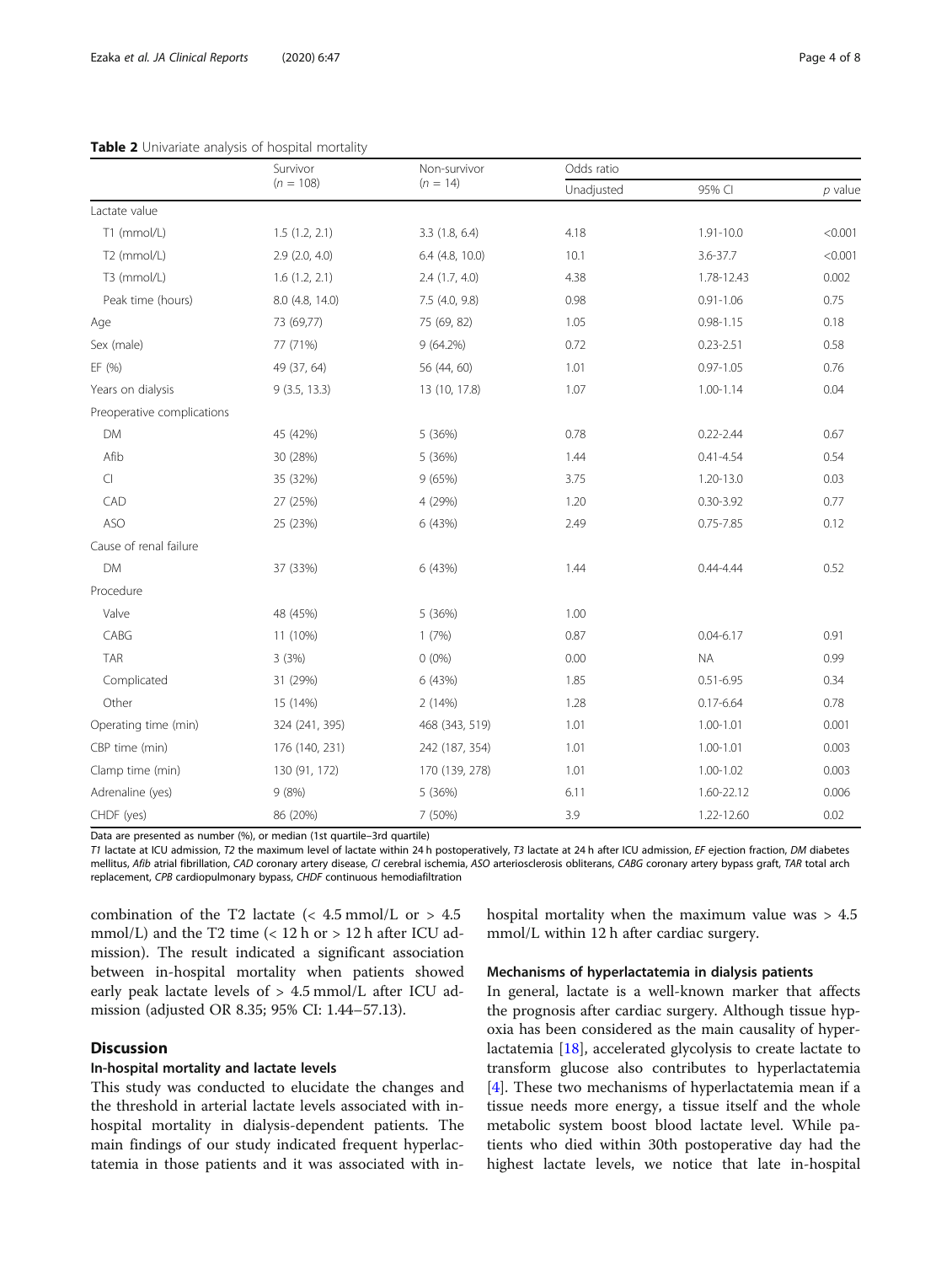<span id="page-4-0"></span>

deaths also had significantly higher lactate levels than survivors. This result indicates that hyperlactatemia within 24 h after cardiac surgery explains the comprehensive ability to manage tissue damage by hemodynamic change. Aside from these mechanisms, several factors should be considered for dialysis-dependent patients. Firstly, renal dialysis

improves acidosis and controls hyperlactatemia in experimental situations [[19\]](#page-6-0), but its effect was controversial. In this study, although we used dialysis for all patients during CPB and after ICU admission, the blood lactate levels remained high in > 80% of patients. This suggests that hemodialysis was pragmatically inefficient in controlling

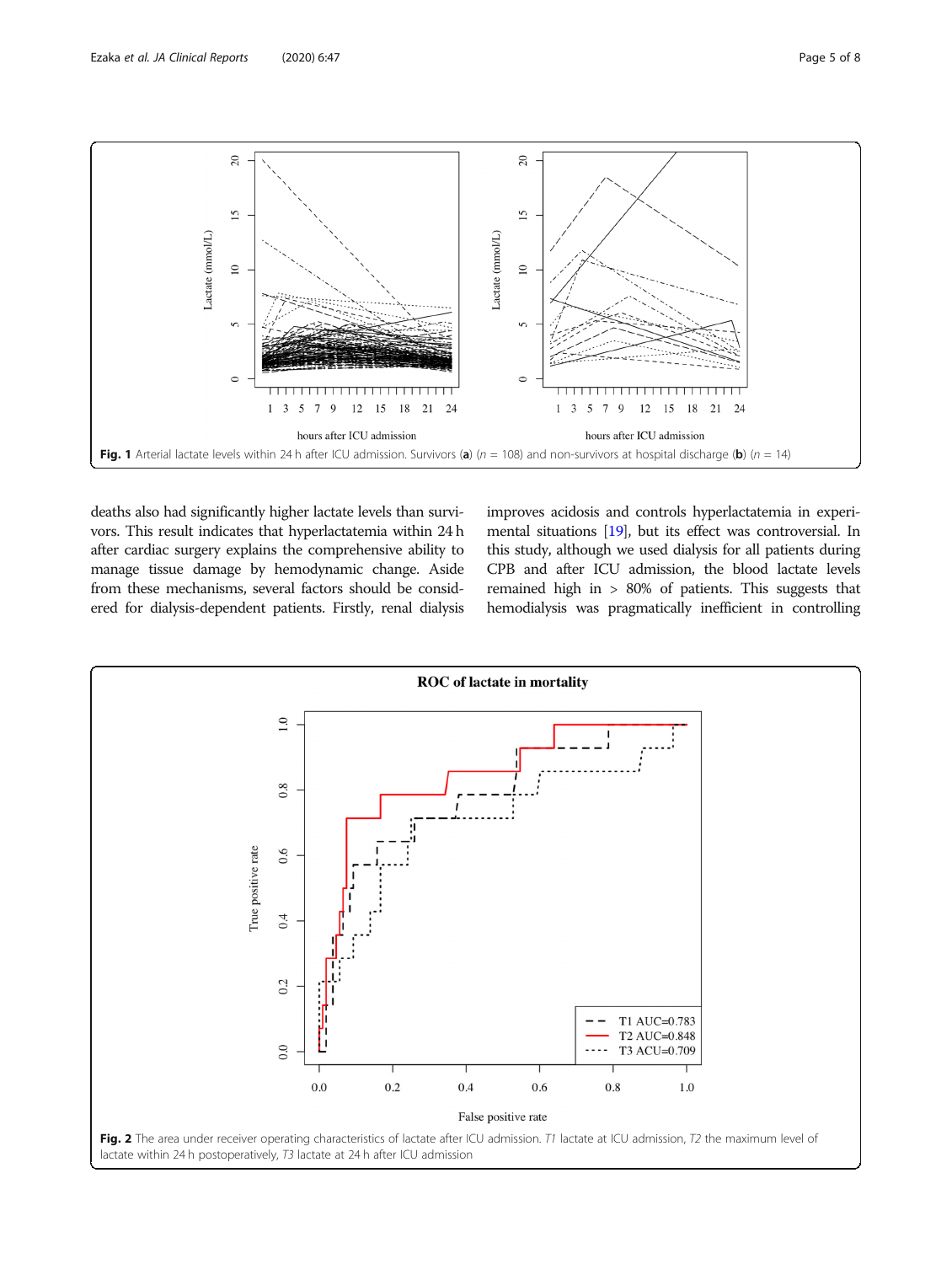<span id="page-5-0"></span>Table 3 Multivariable logistic regression analysis of hospital mortality (T2)

|                                                                         | ratio | Odds 95% Cl p value       |  |
|-------------------------------------------------------------------------|-------|---------------------------|--|
| Model adjusted by age and sex                                           |       | $10.24$ 4.00-54.4 < 0.001 |  |
| Model adjusted by age, sex, CI, CHDF, CPB<br>time and years on dialysis | 6.01  | 1.43-33.0 0.019           |  |

CPB cardiopulmonary bypass, CI preoperative history of cerebral ischemia, CHDF continuous hemodiafiltration

overproduced lactate after cardiac surgery. Our result shows that CHDF after surgery was associated with higher mortality than intermittent hemodiafiltration because CHDF was prone to be chosen in patients with unstable hemodynamics. Efficacy of lactate removal between continuous or intermittent hemodiafiltration should be examined in future studies. Secondly, longer years on dialysis renders the arteries stiffer and leads to comorbidities such as peripheral arterial disease and DM [\[8\]](#page-6-0), which may cause hypoxia-induced hyperlactatemia. This study did not reveal any association between peripheral arterial diseases such as ASO or DM, and in-hospital mortality. Although DM was a risk factor of perioperative mortality in non-dialysis patients, further investigation with a larger sample size is necessary to elucidate the causes of hyperlactatemia in dialysis-dependent patients. Lastly, dialysis-dependent patients are likely to have malnutrition because of strictly controlled diets [[20](#page-6-0)]. Dialysis can induce vitamin deficiency, and the lack of vitamin B1 also induces hyperlactatemia [[21](#page-6-0)]. Accelerated glycolysis in the absence of vitamin B1 causes lactate accumulation because pyruvate dehydrogenase cannot function. Considering those characteristics of dialysis-dependent patients, we should manage hyperlactatemia by diversified strategies. Recently, metabolic manage-ment [[22\]](#page-6-0) and microcirculation improvement [[16](#page-6-0)] are examined for the effectiveness. Combination of thiamine, vitamin C, and corticosteroids was reported to improve lactate clearance and 28-day mortality in critically ill patients [[22](#page-6-0)–[24](#page-6-0)]. Luger et al. [\[25\]](#page-6-0) showed patients without dialysis maintained their vitamin B1 level after cardiac surgery; however, there is no investigation in dialysis-dependent patients. Since the result of randomized clinical trial targeting thiamine intervention is controversial [[26](#page-6-0)], further study

Table 4 Multivariable logistic regression analysis of hospital mortality (T2 binominal)

| Variable of T2 lactate | Odds ratio | 95% CI     | p value |
|------------------------|------------|------------|---------|
| $\geq 4$ mmol/L        | 5.66       | 1.07-38.63 | 0.050   |
| $\geq$ 4.5 mmol/L      | 11.65      | 2.08-91.16 | 0.008   |
| $\geq$ 5 mmol/L        | 8.62       | 1.51-56.51 | 0.016   |
| $\geq$ 5.5 mmol/L      | 8.53       | 1.05-72.08 | 0.041   |

All models were adjusted by age, sex, CI, CHDF, CPB time, and years on dialysis. Models determined a threshold, each with lactate at different binary cutoff

is warranted to investigate the association between serum lactate levels and these interventions in dialysis-dependent patients.

#### Strengths and limitations

This study showed that an arterial lactate level of 4.5 mmol/L was the threshold value above which in-hospital mortality increased linearly in dialysis-dependent patients. This is the first study that elucidates the dynamics of lactate levels in dialysis-dependent patients after cardiac surgery.

Our results also suggest that early-onset hyperlactatemia is associated with worse outcomes than late-onset hyperlactatemia and previous studies had controversial results [[27](#page-6-0), [28](#page-6-0)]. Early-onset hyperlactatemia was mainly associated with impairment of tissue oxygen during CPB [[29\]](#page-6-0), and late-onset was associated with mainly inotrope usage. Even though a cardiac index was maintained within 2.4-2.6 L/min/m2 in our study, longer CPB time and aortic cross-clamp time were associated with both in-hospital mortality and postoperative hyperlactatemia. Moreover, we used pulsatile flow that was proved to improve hyperlactatemia and reduce inotrope use intraand post-operatively [\[30](#page-7-0)], our study suggests that it was not enough to diminish arterial lactate level in dialysisdependent patients.

On the other hand, our study has several limitations to consider. Firstly, this was a retrospective study and we presented the association between hyperlactatemia and in-hospital mortality, but causation cannot be inferred. To prove this causation, intensive randomized controlled trial to reduce lactate levels is essential. Secondly, the sample size was limited; thus, we could not include several covariates in our multivariate logistic regression analysis. A larger multi-center study should be considered. We think this study is valuable that this result will give the important information about the effect size for the future RCT study. Thirdly, we could not obtain preoperative blood lactate levels in all enrolled patients. These levels were not measured in hospital A because of the lack of relevant equipment. To assume that preoperative lactate levels were within normal limits, we excluded emergency operations and patients who required inotropes preoperatively, whose preoperative lactate levels were high. By this, it could be expected to minimize the effects of preoperative variability of the lactate level.

### Conclusion

Among dialysis-dependent patients after cardiac surgery, the early-onset of a maximum arterial lactate concentration of > 4.5 mmol/L was significantly associated with in-hospital mortality.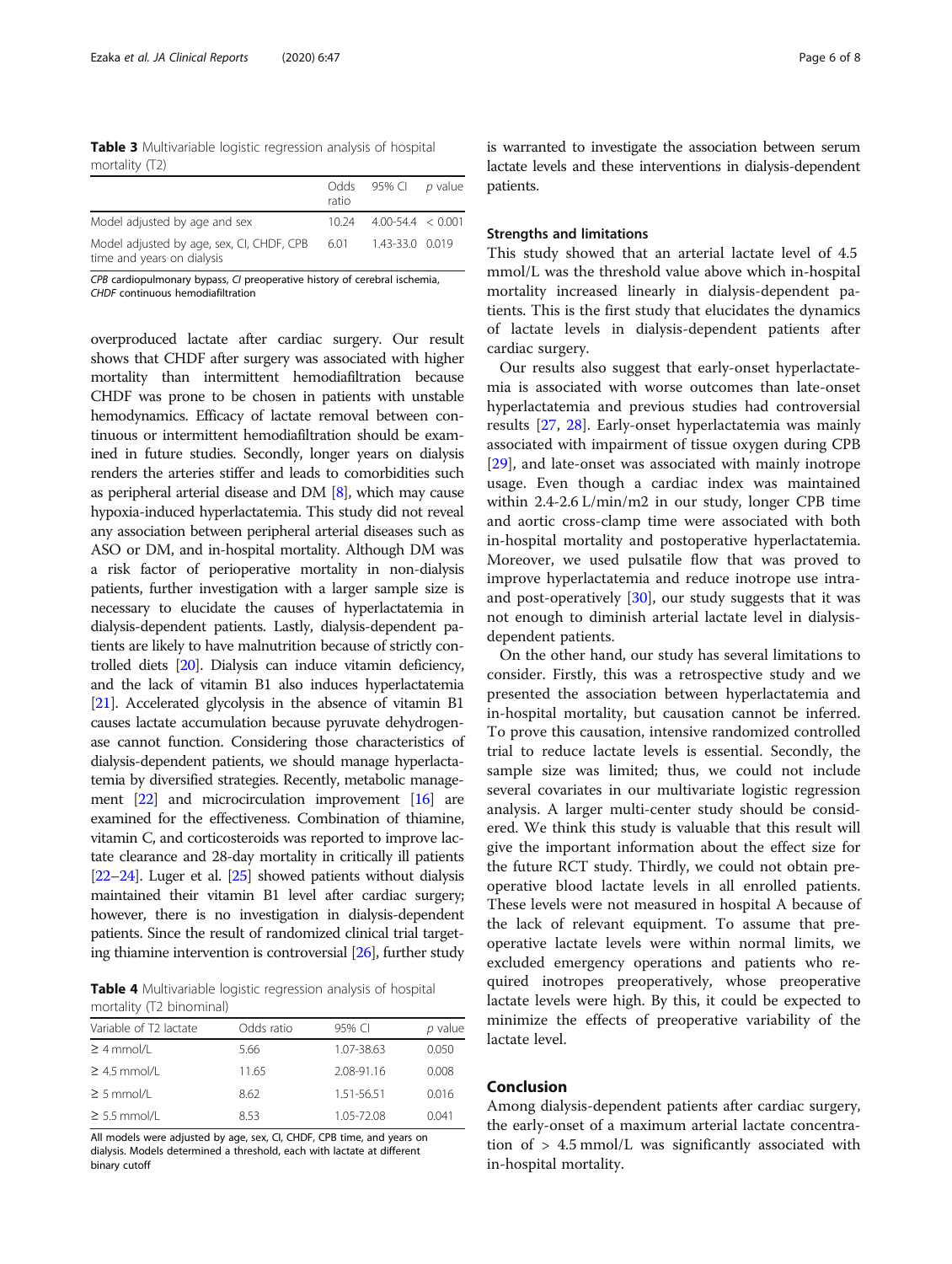#### <span id="page-6-0"></span>Acknowledgements

The authors thank Enago for providing editorial assistance.

#### Authors' contributions

ME and NK conceived of and designed the study, ME, KM and JT collected the data. ME wrote the manuscript. KY provided valuable discussion of the results and assisted with statistical analysis. All authors have read and approved the final manuscript.

#### Funding

Financial support was not provided by any institution.

#### Availability of data and materials

Derived data supporting the findings of this study are available from the corresponding author (ME) on request.

#### Ethics approval and consent to participate

This study was reviewed and approved by the ethics committee of New Tokyo Hospital (Matsudo, Chiba, Japan, approval ID: 0175) and that of the Saitama Red Cross Hospital (Omiya, Saitama, Japan, approval ID: 18- AO).

#### Consent for publication

This study took the opt-out method to obtain consents for publication and participation.

#### Competing interests

The authors declare that they have no competing interests.

#### Author details

<sup>1</sup>Department of Anesthesiology, New Tokyo Hospital, 1271 Wanagaya, Matsudo, Chiba 270-2232, Japan. <sup>2</sup>Teikyo University Graduate School of Public Health, 2-11-1 Kaga Itabashi-ku, Tokyo 173-8605, Japan. <sup>3</sup>Department of Anesthesiology, Saitama Red Cross Hospital, 1-5 Shintoshin, Chuo-ku, Saitama 330-8553, Japan. <sup>4</sup>Department of Intensive Care Unit, New Tokyo Hospital, 1271 Wanagaya, Matsudo, Chiba 270-2232, Japan.

#### Received: 7 May 2020 Accepted: 26 May 2020 Published online: 11 June 2020

#### References

- 1. Masakane I, Taniguchi M, Nakai S, Tsuchida K, Wada A, Ogata S, Hasegawa T, Hamano T, Hanafusa N, Hoshino J, Goto S, Yamamoto K, Minakuchi J, Nakamoto H, on behalf of Japanese Society for Dialysis Therapy Renal Data Registry Committee. Annual Dialysis Data Report 2016, JSDT Renal Data Registry. Renal Replacement Therapy. 2018;4:45.
- 2. Aoki J, Ikari Y. Cardiovascular disease in patients with end-stage renal disease on hemodialysis. Ann Vasc Dis. 2017;10:327–37.
- 3. Committee for Scientific Affairs, The Japanese Association for Thoracic Surgery. Thoracic and cardiovascular surgery in Japan in 2016: annual report by The Japanese Association for Thoracic Surgery. Gen Thorac Cardiovasc Surg. 2019;67:377–411.
- 4. Minton J, Sidebotham DA. Hyperlactatemia and cardiac surgery. J Extra Corpor Technol. 2017;49:7–15.
- 5. Rahmanian PB, Adams DH, Castillo JG, Vassalotti J, Filsoufi F. Early and late outcome of cardiac surgery in dialysis-dependent patients: single-center experience with 245 consecutive patients. J Thorac Cardiovasc Surg. 2008; 135:915–22.
- 6. Tanaka K, Tajima K, Takami Y, Okada N, Terazawa S, Usui A, Ueda Y. Early and late outcomes of aortic valve replacement in dialysis patients. Ann Thorac Surg. 2010;89:65–70.
- 7. Charytan DM, Kuntz RE. Risks of coronary artery bypass surgery in dialysisdependent patients--analysis of the 2001 National Inpatient Sample. Nephrol Dial Transplant. 2007;22:1665–71.
- 8. Vohra HA, Armstrong LA, Modi A, Barlow CW. Outcomes following cardiac surgery in patients with preoperative renal dialysis. Interact Cardiovasc Thorac Surg. 2014;18:103–11.
- 9. Nashef SA, Roques F, Sharples LD, Nilsson J, Smith C, Goldstone AR, Lockowandt U. EuroSCORE II. Eur J Cardiothorac Surg. 2012;41:734–44.
- 10. Kaplan LJ, Kellum JA. Initial pH, base deficit, lactate, anion gap, strong ion difference, and strong ion gap predict outcome from major vascular injury. Crit Care Med. 2004;32:1120–4.
- 11. Bellomo R. Bench-to-bedside review: lactate and the kidney. Crit Care. 2002; 6:322–6.
- 12. Cano N. Bench-to-bedside review: glucose production from the kidney. Crit Care. 2002;6:317–21.
- 13. Kogan A, Preisman S, Bar A, Sternik L, Lavee J, Malachy A, Spiegelstein D, Berkenstadt H, Raanani E. The impact of hyperlactatemia on postoperative outcome after adult cardiac surgery. J Anesth. 2012;26:174–8.
- 14. Evans AS, Levin MA, Lin HM, Lee K, Weiner MM, Anyanwu A, Adams DH, Mittnacht AJC. Prognostic value of hyperlactatemia and lactate clearance after mitral valve surgery. J Cardiothorac Vasc Anesth. 2018;32:636–43.
- 15. Laine GA, Hu BY, Wang S, Thomas Solis R, Reul GJ Jr. Isolated high lactate or low central venous oxygen saturation after cardiac surgery and association with outcome. J Cardiothorac Vasc Anesth. 2013;27:1271–6.
- 16. Vellinga NAR, Boerma EC, Koopmans M, Donati A, Dubin A, Shapiro NI, Pearse RM, van der Voort PHJ, Dondorp AM, Bafi T, Fries M, Akarsu-Ayazoglu T, Pranskunas A, Hollenberg S, Balestra G, van Iterson M, Sadaka F, Minto G, Aypar U, Hurtado FJ, Martinelli G, Payen D, van Haren F, Holley A, Gomez H, Mehta RL, Rodriguez AH, Ruiz C, Canales HS, Duranteau J, Spronk PE, Jhanji S, Hubble S, Chierego M, Jung C, Martin D, Sorbara C, Bakker J, Ince C. microSOAP study group. Mildly elevated lactate levels are associated with microcirculatory flow abnormalities and increased mortality: a microSOAP post hoc analysis. Crit Care. 2017;21:255.
- 17. von Elm E, Altman DG, Egger M, Pocock SJ, Gøtzsche PC, Vandenbroucke JP. STROBE Initiative. The strengthening the reporting of observational studies in epidemiology (STROBE) statement: guidelines for reporting observational studies. Ann Intern Med. 2007;147:573–7.
- 18. Kraut JA, Madias NE. Lactic acidosis. N Engl J Med. 2014;371:2309–19.
- 19. Rocktäschel J, Morimatsu H, Uchino S, Ronco C, Bellomo R. Impact of continuous veno-venous hemofiltration on acid-base balance. Int J Artif Organs. 2003;26:19–25.
- 20. Chertow GM, Johansen KL, Lew N, Lazarus JM, Lowrie EG. Vintage, nutritional status, and survival in hemodialysis patients. Kidney Int. 2000;57: 1176–81.
- 21. Phypers B, Pierce JM. Lactate physiology in health and disease. Cont Educ Anaesth Crit Care Pin. 2006;6:128–32.
- 22. Woolum JA, Abner EL, Kelly A, Thompson Bastin ML, Morris PE, Flannery AH. Effect of thiamine administration on lactate clearance and mortality in patients with septic shock. Crit Care Med. 2018;46:1747–52.
- 23. Marik PE, Khangoora V, Rivera R, Hooper MH, Catravas J. Hydrocortisone, vitamin C, and thiamine for the treatment of severe sepsis and septic shock: a retrospective before-after study. Chest. 2017;151:1229–38.
- 24. Moskowitz A, Andersen LW, Huang DT, Berg KM, Grossestreuer AV, Marik PE, Sherwin RL, Hou PC, Becker LB, Cocchi MN, Doshi P, Gong J, Sen A, Donnino MW. Ascorbic acid, corticosteroids, and thiamine in sepsis: a review of the biologic rationale and the present state of clinical evaluation. Crit Care. 2018;22:283.
- 25. Luger M, Hiesmayr M, Köppel P, Sima B, Ranz I, Weiss C, König J, Luger E, Kruschitz R, Ludvik B, Schindler K. Influence of intravenous thiamine supplementation on blood lactate concentration prior to cardiac surgery: a double-blinded, randomised controlled pilot study. Eur J Anaesthesiol. 2015; 32:543–8.
- 26. Fujii T, Luethi N, Young PJ, Frei DR, Eastwood GM, French CJ, Deane AM, Shehabi Y, Hajjar LA, Oliveira G, Udy AA, Orford N, Edney SJ, Hunt AL, Judd HL, Bitker L, Cioccari L, Naorungroj T, Yanase F, Bates S, McGain F, Hudson EP, Al-Bassam W, Dwivedi DB, Peppin C, McCracken P, Orosz J, Bailey M, Bellomo R, VITAMINS Trial Investigators. Effect of vitamin C, hydrocortisone, and thiamine vs hydrocortisone alone on time alive and free of vasopressor support among patients with septic shock: The VITAMINS randomized clinical trial. JAMA. 2020. <https://doi.org/10.1001/jama.2019.22176>.
- 27. Lopez-Delgado JC, Esteve F, Javierre C, Torrado H, Rodriguez-Castro D, Carrio ML, Farrero E, Skaltsa K, Mañez R, Ventura JL. Evaluation of serial arterial lactate levels as a predictor of hospital and long-term mortality in patients after cardiac surgery. J Cardiothorac Vasc Anesth. 2015;29:1441–53.
- 28. Maillet JM, Le Besnerais P, Cantoni M, Nataf P, Ruffenach A, Lessana A, Brodaty D. Frequency, risk factors, and outcome of hyperlactatemia after cardiac surgery. Chest. 2003;123:1361–6.
- 29. Inoue S, Kuro M, Furuya H. What factors are associated with hyperlactatemia after cardiac surgery characterized by well-maintained oxygen delivery and a normal postoperative course? A retrospective study. Eur J Anaesthesiol. 2001;18:576–84.